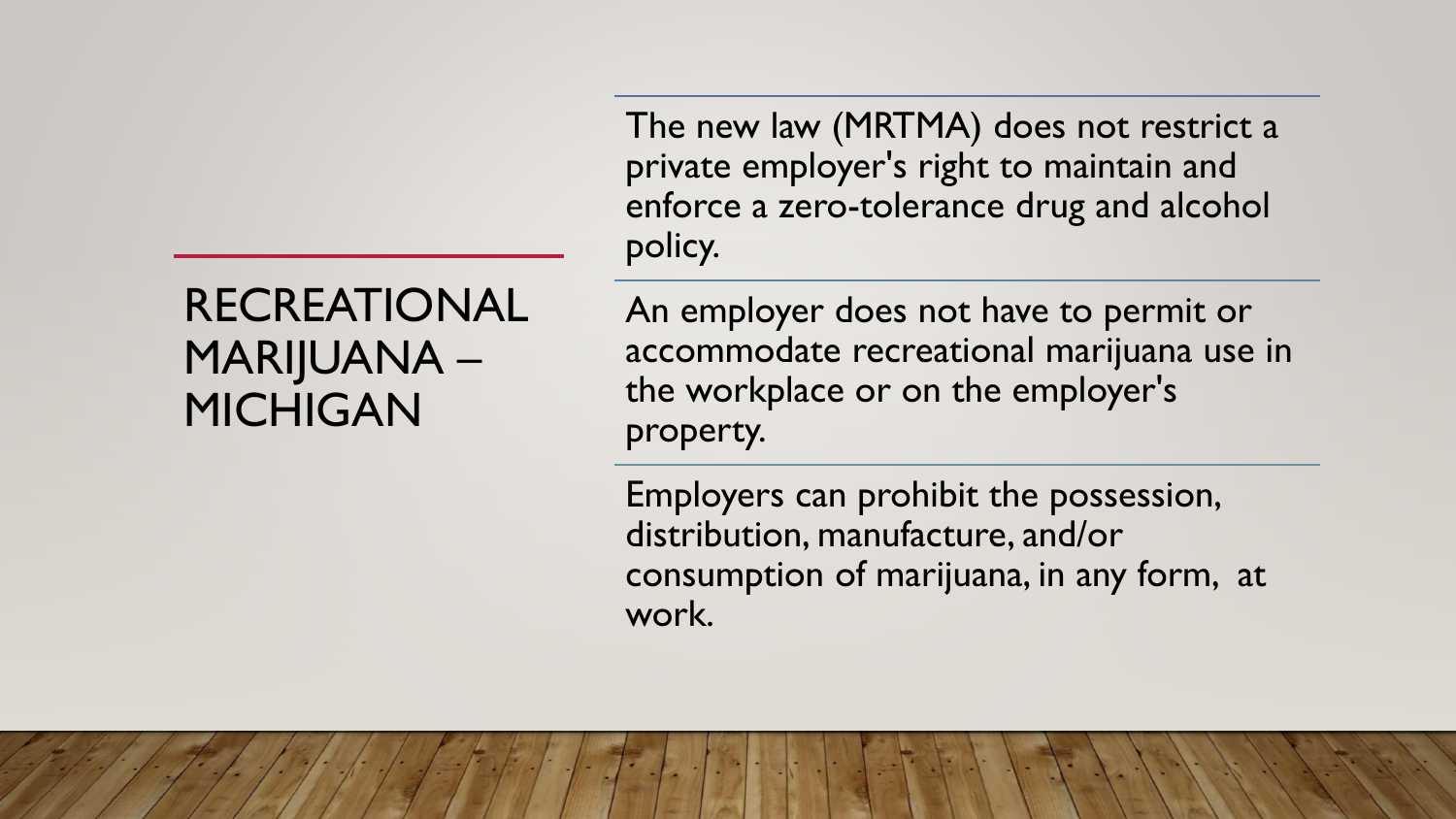### WHAT THE LAW SAYS - - -

- Employers can continue to prohibit employees from coming to work under the influence of marijuana.
- Employers [may also continue to drug test for marijuana](https://www.varnumlaw.com/newsroom-publications-marijuana-and-the-workplace-thc-breathalyzers)
- Employers can refuse to hire, can discipline, or can discharge a person who tests positive for marijuana, otherwise violates a workplace drug policy, or comes to work under the influence of marijuana.
- The real challenge for employers will be identifying employees who are working "under the influence" of marijuana. Unfortunately, the MRTMA does not define what "under the influence" means.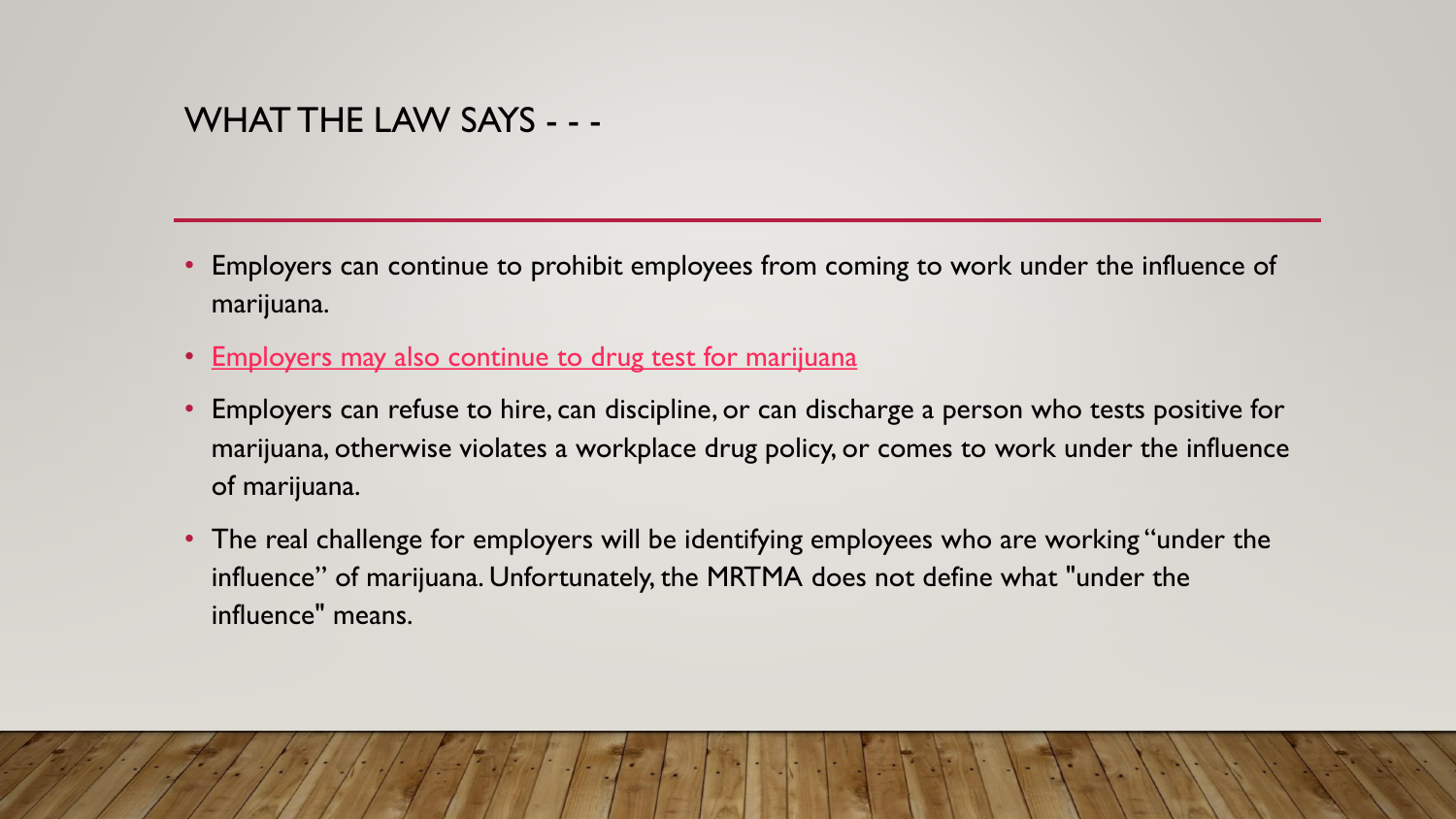## WHAT ABOUT MEDICAL MARIJUANA AT WORK?

- One cautionary note employers should exercise caution before terminating, disciplining, or refusing to hire someone for their use of *medical marijuana*.
- In the last year, at least two state courts in Massachusetts and Connecticut have interpreted their state laws to prohibit adverse action against individuals who use medical marijuana due to a disability.
- Michigan courts have yet to interpret the applicability of Michigan's Persons with Disability Civil Rights Act to this issue, so it is still an open question in Michigan whether employers have a duty to accommodate medical marijuana usage under state law.
- Varnum Law 11/2018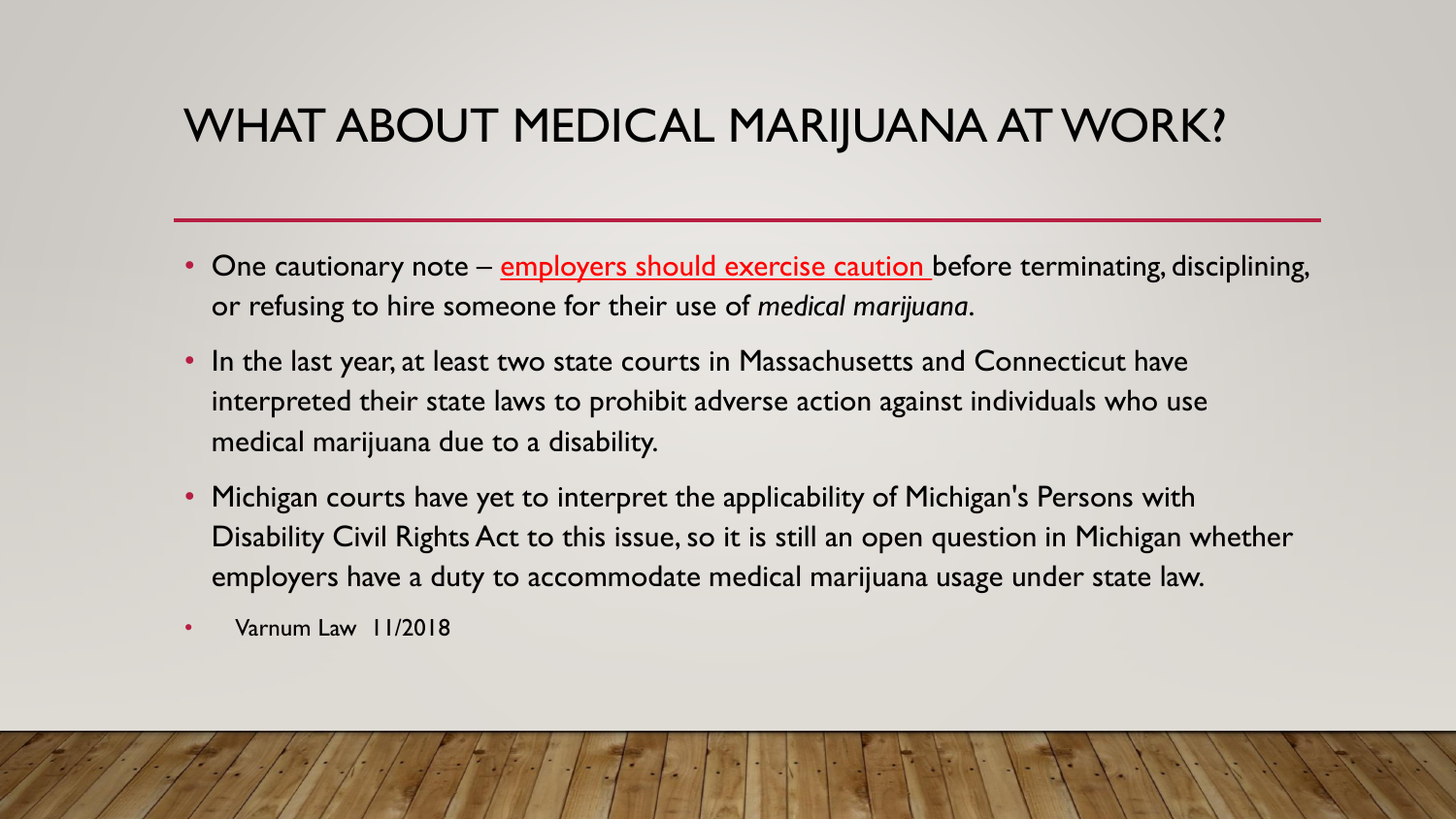## "IT'S NO BIG DEAL"

# "MARIJUANA HAS POSITIVE USES"

# "NOW IT'S LEGAL AS MEDICINE AND RECREATIONALLY"

# A LITTLE MORE INFORMATION - - - -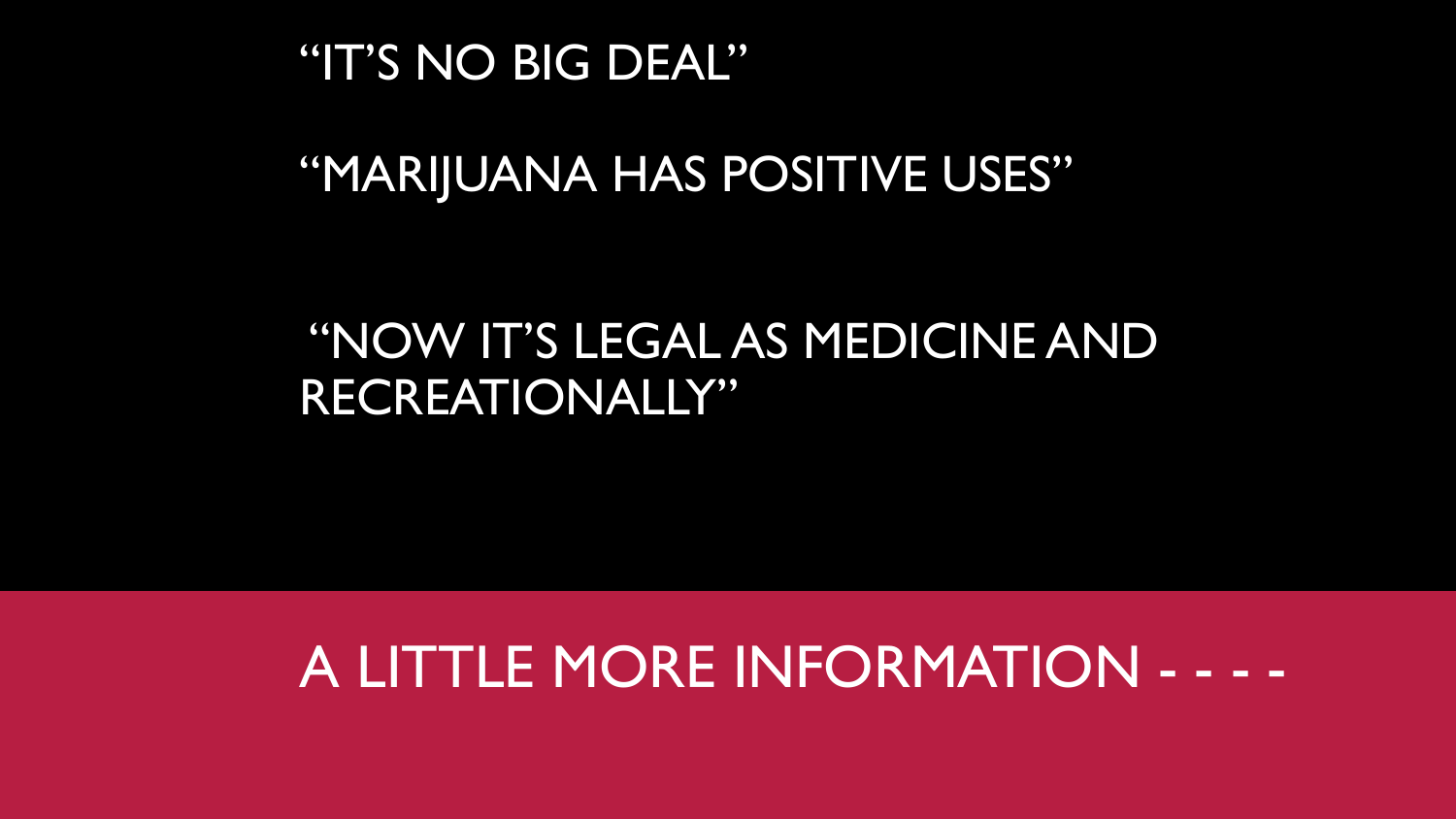

### THE NATIONAL INSTITUTE ON DRUG ABUSE STATES:

- Marijuana significantly impairs judgment, motor coordination, and reaction time.
- Studies have found a direct relationship between blood THC concentration and impaired driving ability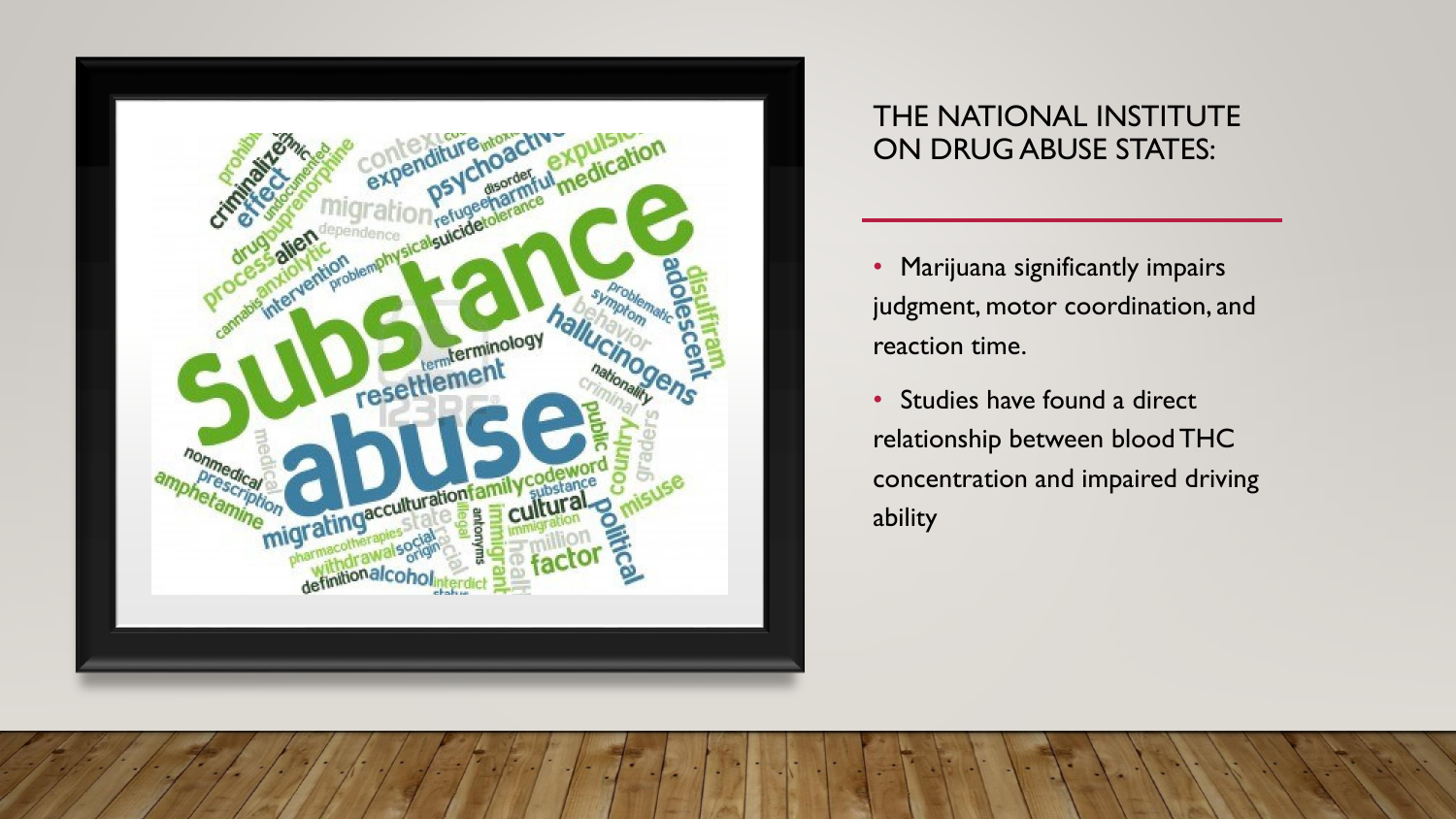# Ę

Research has shown that marijuana's negative effects on attention, memory, and learning can last for days or weeks after the acute effects of the drug wear off, depending on the person's history with the drug.

### WHAT HAPPENS AT SCHOOL AND WORK FOR MARIJUANA USERS?



Work and school absences are higher for persons regularly using marijuana.



Studies have also suggested specific links between marijuana use and adverse consequences in the workplace, such as increased risk for injury or accidents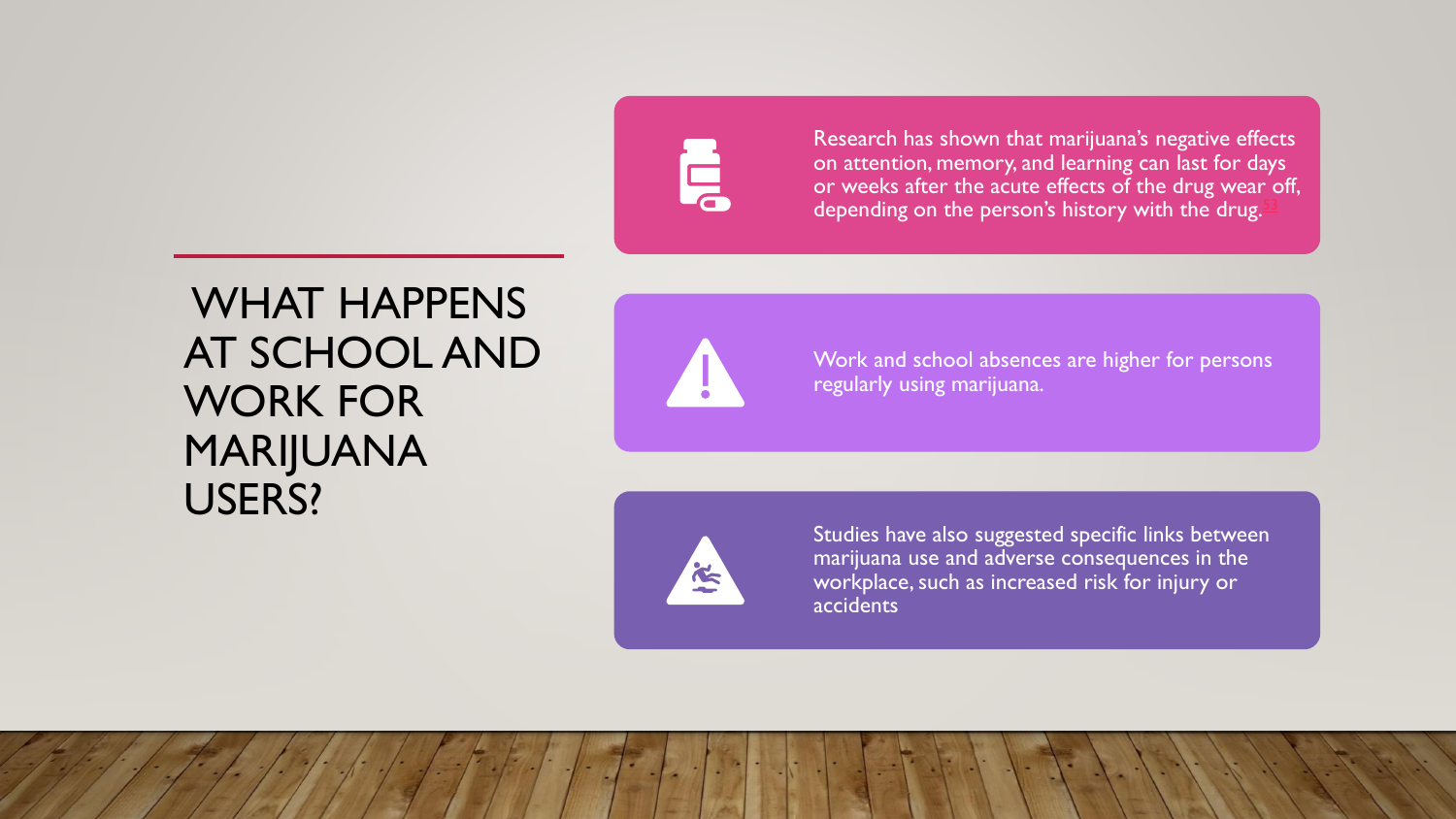### WHAT HAPPENS IN YOUR BODY WHEN YOU SMOKE MARIJUANA?



Within a few minutes after inhaling marijuana smoke, a person's heart rate speeds up, the breathing passages relax and become enlarged, and blood vessels in the eyes expand, making the eyes look bloodshot.



The heart rate—normally 70 to 80 beats per minute—may increase by 20 to 50 beats per minute or may even double in some cases. Taking other drugs with marijuana can amplify this effect.



Marijuana may also cause *orthostatic hypotension* (head rush or dizziness on standing up), possibly raising danger from fainting and falls.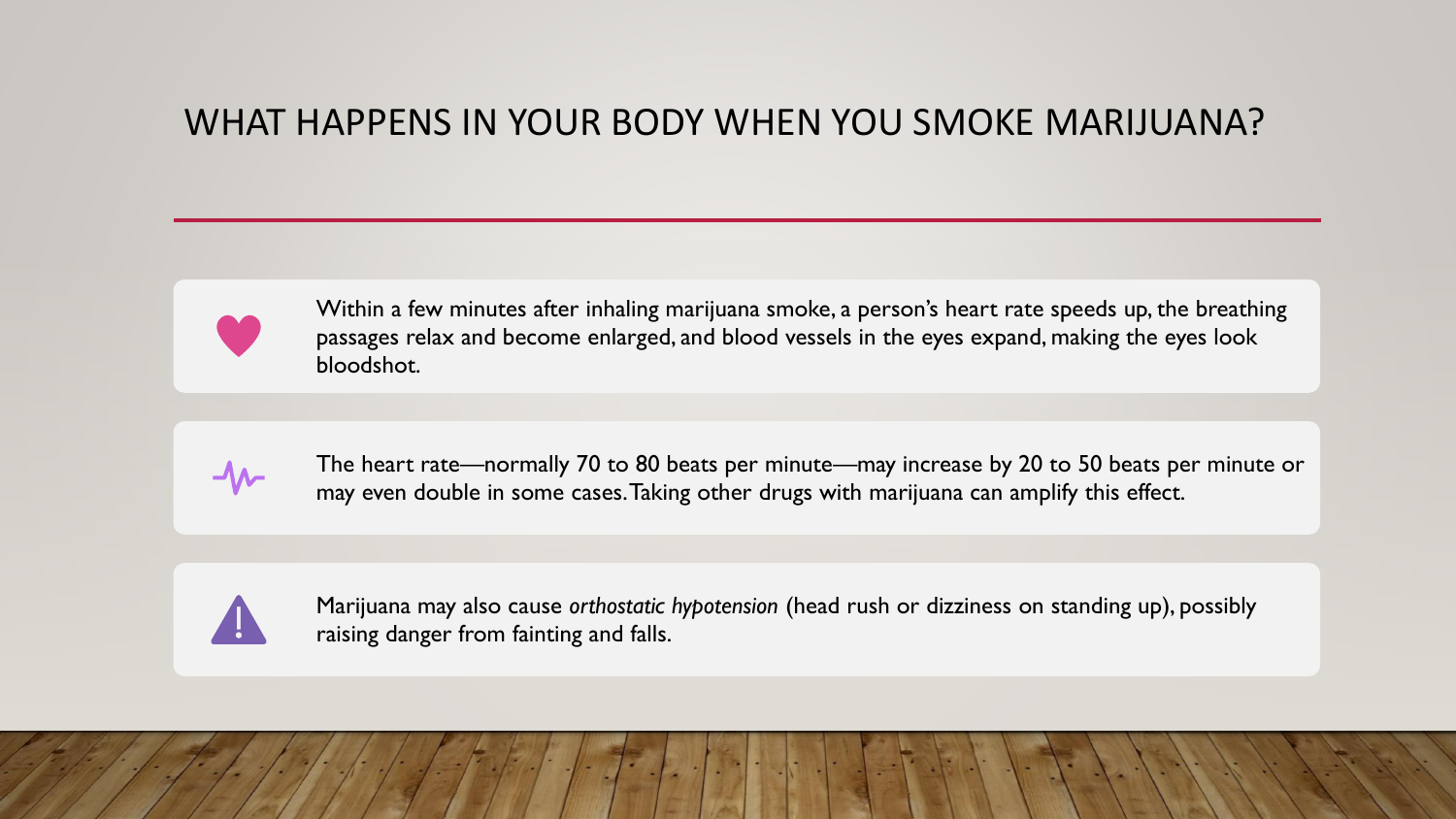### **Can marijuana be addictive?**

Marijuana use can lead to the development of problem use, known as a marijuana use disorder, which takes the form of addiction in severe cases. Recent data suggest that 30 percent of those who use marijuana may have some degree of marijuana use disorder.<sup>[18](https://www.drugabuse.gov/publications/research-reports/marijuana/references)</sup> People who begin using marijuana before the age of 18 are four to seven times more likely to develop a marijuana use disorder than adults.

Marijuana use disorders are often associated with *dependence*—in which a person feels withdrawal symptoms when not taking the drug. People who use marijuana frequently often report irritability, mood and sleep difficulties, decreased appetite, cravings, restlessness, and/or various forms of physical discomfort that peak within the first week after quitting and last up to 2 weeks.

- - - National Institute on Drug Abuse 2018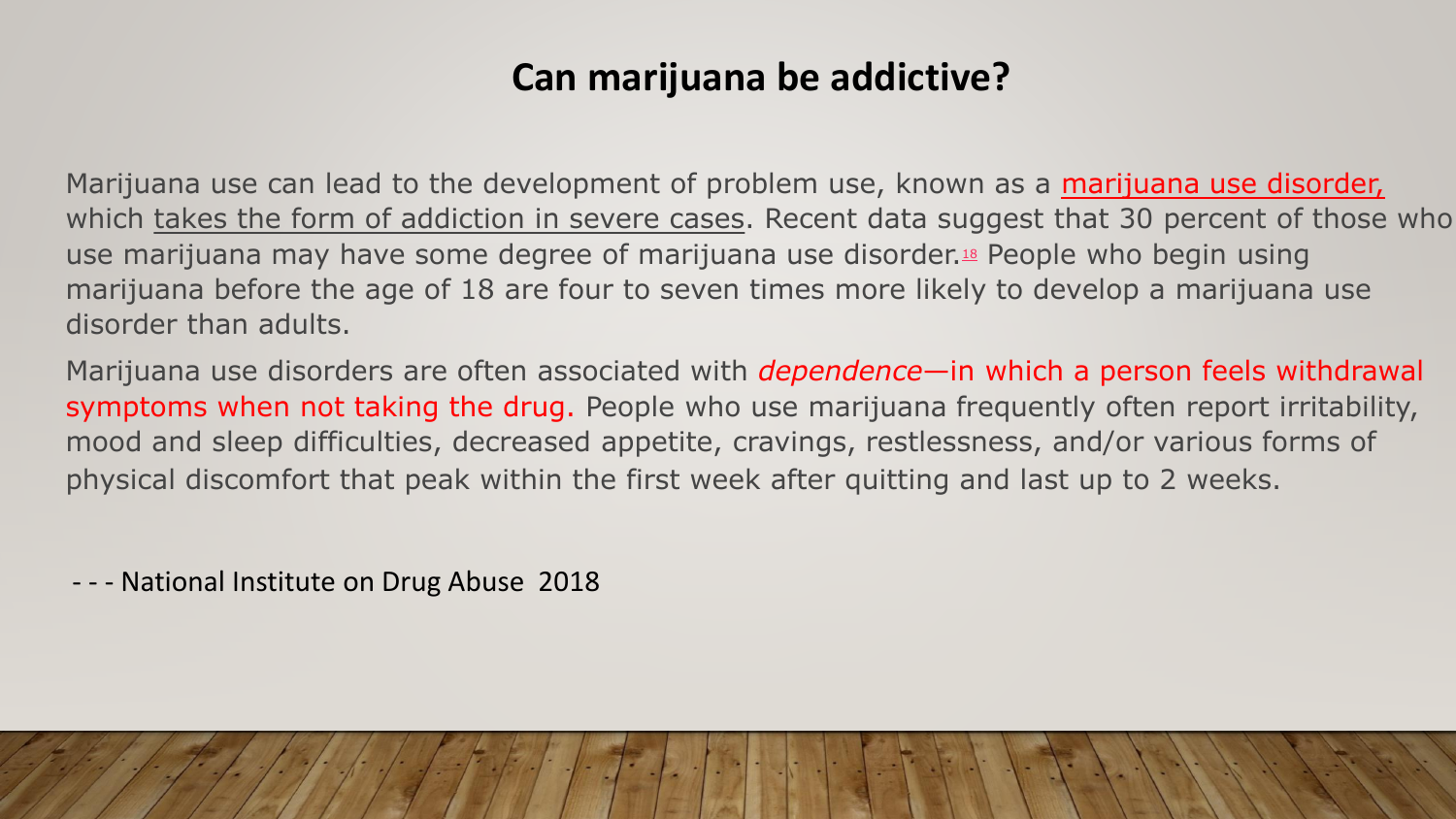### WHEN WOULD MARIJUANA USE BE NOTED AS A CONDITION THAT WARRANTS TREATMENT?

- Loss of a job because of attendance, accidents, loss of driver privileges, irritability,
- More than one arrest for marijuana related crimes (over the limit possession, unlicensed growing or selling, operating 'under the influence')
- No longer able to do a usual profession operating machinery, jobs involving ladders or quick judgment, failed drug test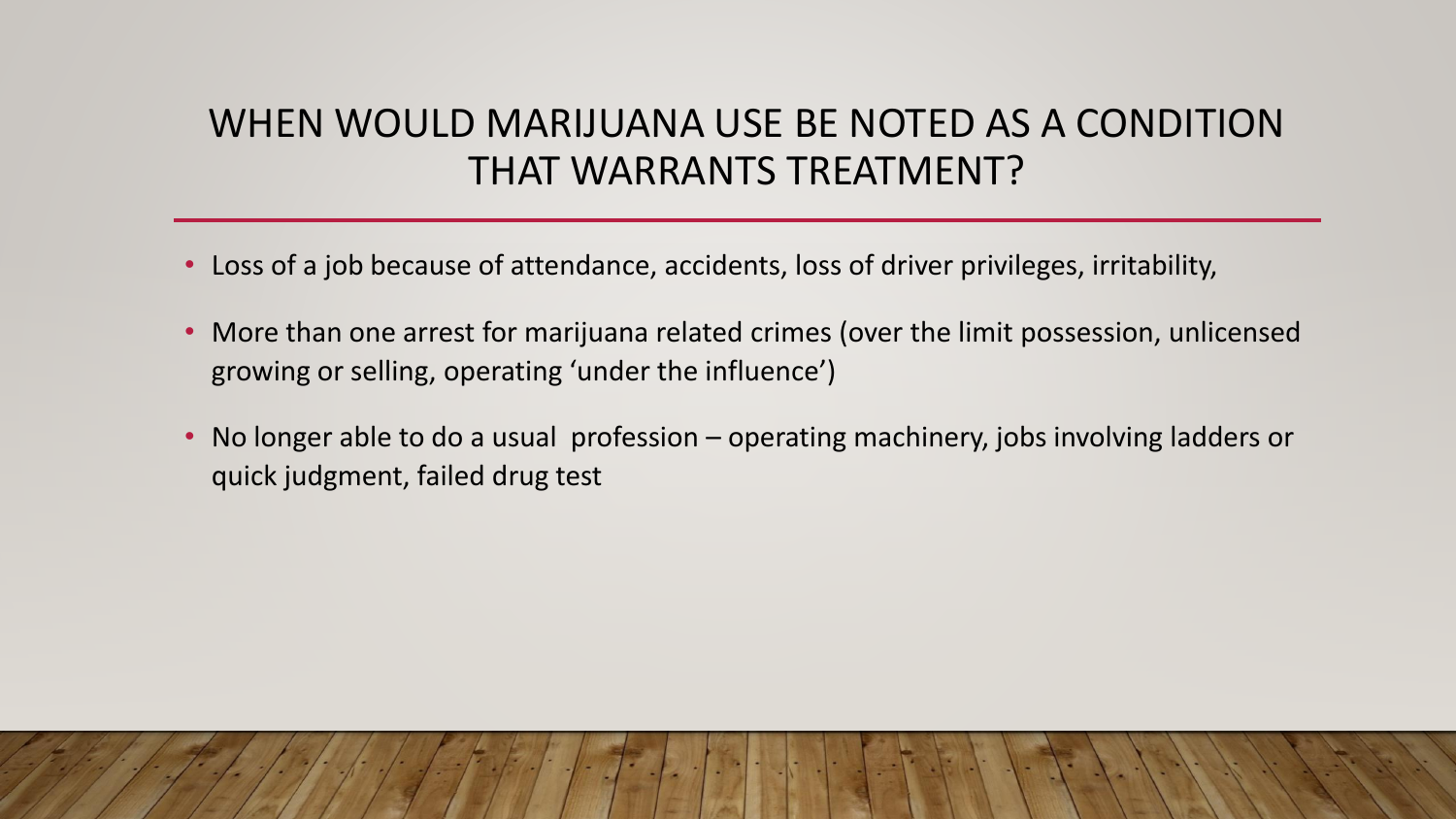#### **Rising Potency – a concern**

Marijuana potency has steadily increased over the past few decades.<sup>[2](https://www.drugabuse.gov/publications/research-reports/marijuana/references)</sup> In the early 1990s, the average THC content in confiscated marijuana samples was roughly 3.8 percent. In 2014, it was 12.2 percent. The average marijuana extract contains more than 50 percent THC, with some samples exceeding 80 percent.

These trends raise concerns that the *consequences of marijuana use could be worse than in the past*, particularly among those who are new to marijuana use or in young people, whose brains are still developing

For more information on the impact of marijuana use (including use as young adults) [https://www.drugabuse.gov/publications/research-reports/marijuana/what-are-marijuanas-long-term](https://www.drugabuse.gov/publications/research-reports/marijuana/what-are-marijuanas-long-term-effects-brain)effects-brain

\*NIDA 6/2018